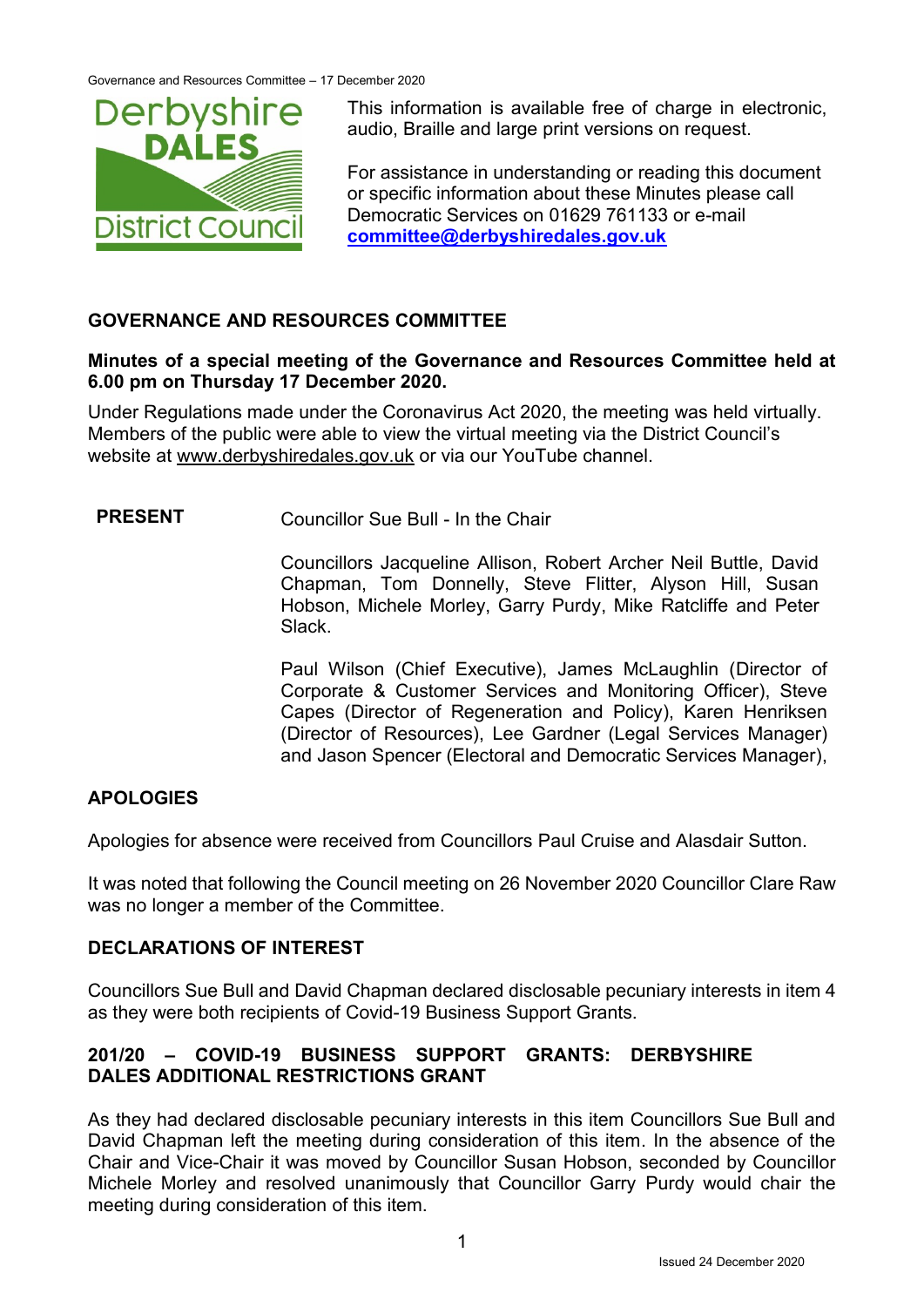The Committee were asked to note a report on the policy guidance for allocating discretionary COVID-19 support grants to certain businesses in the Derbyshire Dales, that used local and national priorities to determine grants from the limited funding provided by the Government, approved under urgency provisions by the Chair and Vice Chair of the Committee on 24 November 2020.

The Director of Regeneration and Policy provided an update on the various grant schemes in place and the number of applications received and processed. He also confirmed that two further grant schemes would be available within the next week. The Committee recognised the significant input from staff across the Council in processing the grants and asked that their thanks be conveyed to all those involved.

It was moved by Councillor Susan Hobson, seconded by Councillor Michele Morley and

| <b>RESOLVED</b> | 1. To note the policy guidance for the Derbyshire Dales COVID- |
|-----------------|----------------------------------------------------------------|
| (Unanimously)   | 19 Business Support Grants: Derbyshire Dales Additional        |
|                 | <b>Restrictions Grant.</b>                                     |

- 2. To delegate authority to the Director of Regeneration and Policy to set the criteria for Local Restrictions Support Grant (Open) based on guidance already issued by the Government for LRSG (Closed) together with relevant elements of the Additional Restrictions Grant policy.
- 3. To note the processes for Local Restrictions Support Grants and Additional Restrictions Grants.

The Chairman declared the motion CARRIED.

# **202/20 – CORPORATE ENFORCEMENT POLICY**

Councillors Sue Bull and David Chapman returned to the meeting and Councillor Bull took the Chair for the remaining items.

The Committee considered a report seeking approval for a revised and updated Corporate Enforcement Policy.

The Committee thanked the Legal Services Manager for attending the meeting to present the report and answer questions while on leave.

It was moved by Councillor Tom Donnelly, seconded by Councillor Neil Buttle and

**RESOLVED**

1. To approve the policy attached at Annex 1.

(unanimously)

2. To authorise the Director of Corporate and Customer Services to make minor editorial changes to the Corporate Enforcement Policy, which, by definition, make no change to the scope or meaning of the Policy.

The Chairman declared the motion CARRIED.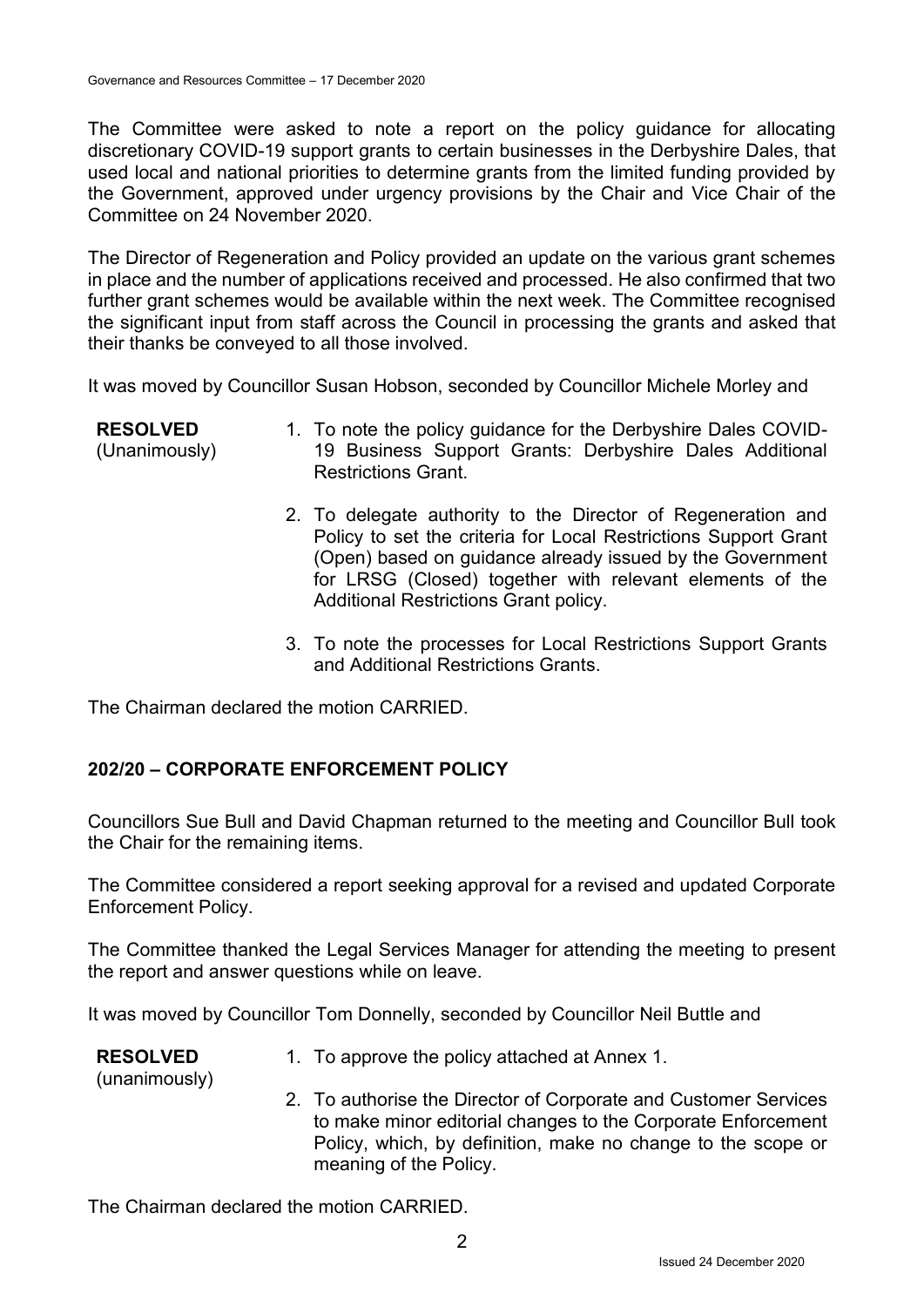### **203/20 – LOCAL GOVERNMENT ETHICAL STANDARDS – REVIEW BY COMMITTEE ON STANDARDS IN PUBLIC LIFE**

The Committee considered a report on how the Council's ethical standards framework compared with the best practice recommendations included in the 2019 report from the Committee on Standards in Public Life. It was noted that the update would form the basis of the Council's submission to the Local Government Association on how it had responded to the recommendations.

It was moved by Councillor Mike Ratcliffe, seconded by Councillor Michele Morley and

**RESOLVED**

1. To note the report.

- (unanimously)
- 2. To amend the general obligations section of the Member
	- Code of Conduct to include:
		- a) definitions of bullying and harassment and provide examples of unacceptable behaviours;
		- b) clarification on the expectations for Councillors participating in the complaints process.
- 3. To amend the principles section of the Protocol on Member/Employee relations to make reference to bullying and harassment
- 4. To note that annually the Monitoring Officer will bring a report to the Committee providing a summary of Code of Conduct complaints received and reviewing the content of the Code against best practice and experience.
- 5. To amend the section in the Code of Conduct on gifts and hospitality to clarify that the Monitoring Officer must be notified if gifts or hospitality are accepted and note that in future Members will be reminded to check their entries in the Gifts and Hospitality Register as part of the annual review of the Members' Register of Interests.
- 6. To note that in future a checklist will be used as the basis for the meeting between the Monitoring Officer and the Independent Person when carrying out an initial assessment on allegations to reflect best practice.

The Chairman declared the motion CARRIED.

### **204/20 – REVENUES AND BENEFITS SERVICES AND INVOICE PROCESSING CONTRACT**

The Committee considered a report outlining actions relating to the expiry on 17 January 2021 of the current contract with Arvato for the delivery of the Revenues and Benefits and Invoice Processing Services, and describing the arrangements for the delivery of services thereafter.